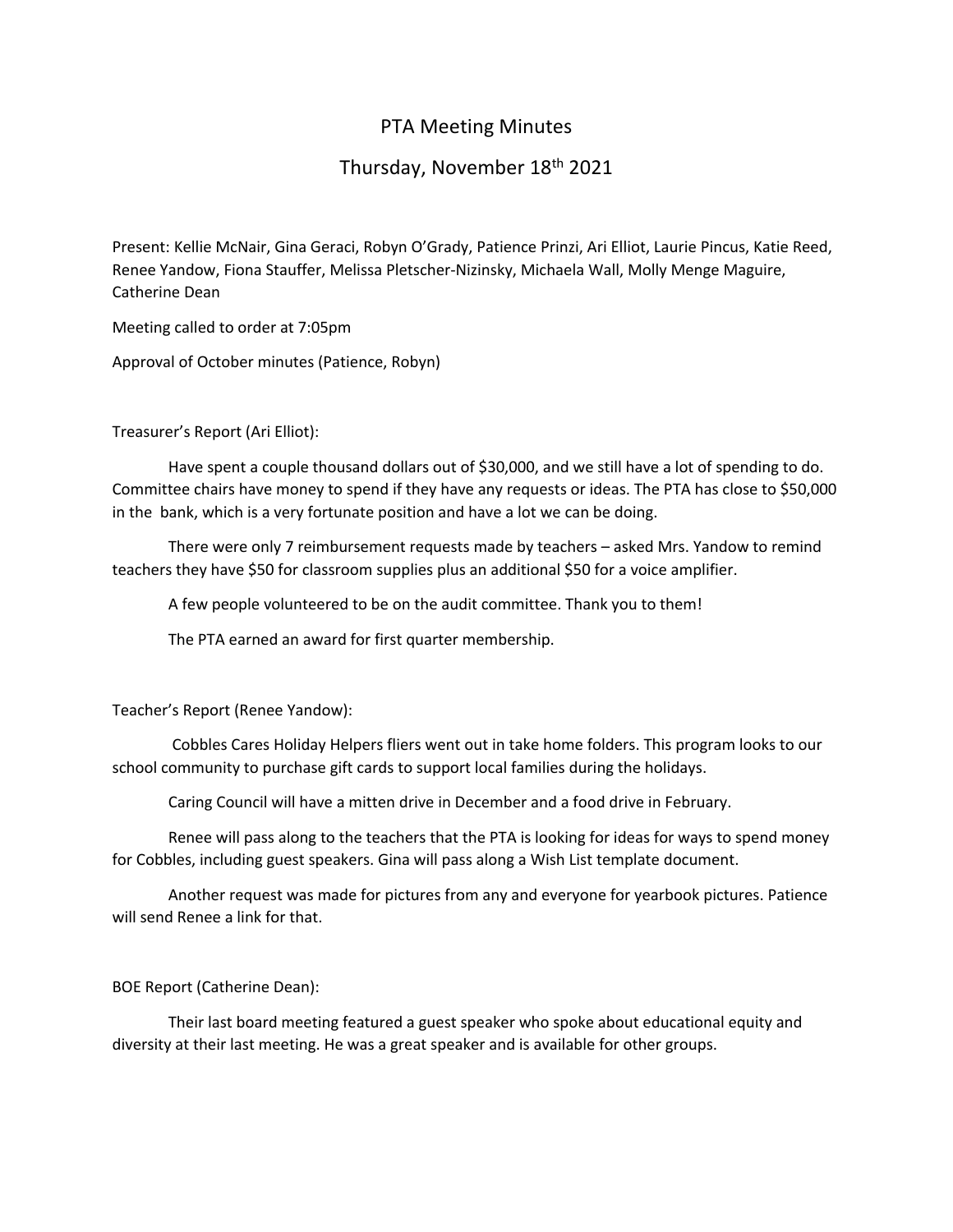They reviewed district priorities and school action plans. K-5 will focus on building community, amplifying parent voices, adult learning through faculty meetings, professional development and book clubs, adoption of diverse text and enhancing classroom libraries.

There was a presentation of UPK information by Mary Sapone – the Penfield goal is for the 2022-23 school year to have full day UPK for 116 students.

No updates from NYS on masking or social distancing, but kids' vaccines may result in changes for schools. Tentative start date for test-to-stay after Thanksgiving – county health dept gave the green light for this. Putman will send an email and update at Tuesdays BOE meeting. Unvaccinated students can come to school even if in quarantine and if they test negative they can stay, every day test for 7 days.

Reviewed emergency response plans

Dec.  $14<sup>th</sup>$  – vote at PHS gym re: transportation project

Principal's Report (Mrs. McNair):

Thank you for parent participation during conferences. Parents with students in grades 3-5 got NYS test scores in the mail. This data is not going to be emphasized by teachers because of Covid. Please reach out to teachers with questions.

Had a car parade for 50 veterans to celebrate Veteran's Day, sponsored by Caring Council student group.

Information will be sent out to parents hosted by Indian Landing "Rethinking Thanksgiving" – presentation by a local expert from Ganondagon on 11/22. Link information coming in email.

Cold weather is coming – a reminder that the kids go outside while it is cold, please send in weather appropriate clothes for recess.

Will have an in-person winter concert on 12/7. Performances will be staggered and parents will receive information as it approaches.

A Happy Thanksgiving to all, she is grateful for all of the support here at Cobbles.

A question was raised about talking in cafeteria and recess being taken away. Mrs. McNair will look into this as recess being taken away is usually only to punish behavioral issues.

A question was raised about parents being able to be notified about clusters of Covid in classrooms. Per Mrs. McNair, the district does not allow information about who has Covid to be passed along because of some negative repercussions for students last year who contracted Covid.

> -NOTE: Catherine Dean (BOE member) recommends anyone who has questions or feels strongly to reach out to Dr. Putnam who would be happy to discuss this. The new testto-stay policy should also help reduce the number of healthy kids being quarantined.